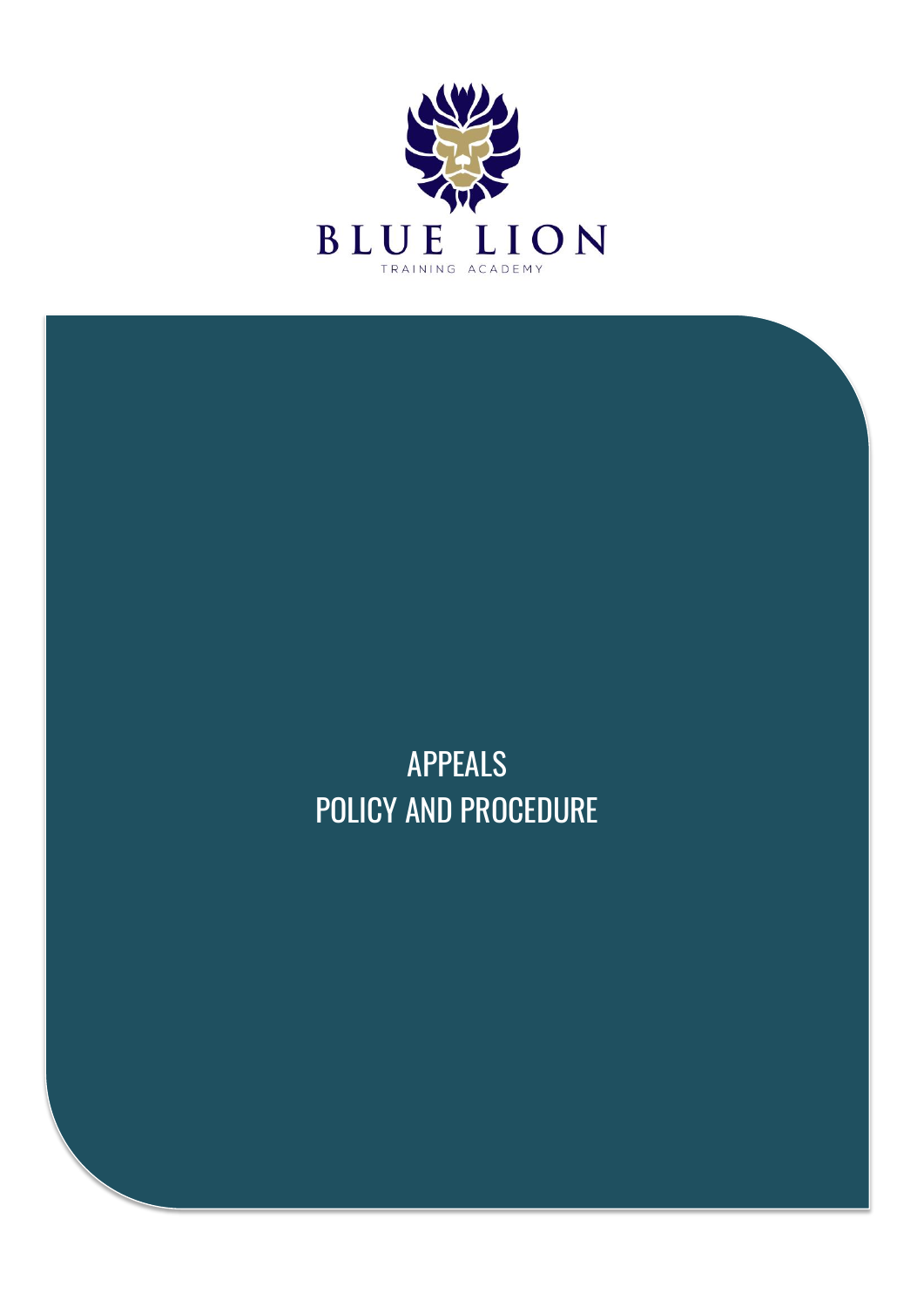### DOCUMENT HISTORY

| <b>Version</b> | lssued           | <b>Reason for Revision</b>   | <b>Created by</b>   | Approved by         |
|----------------|------------------|------------------------------|---------------------|---------------------|
| V1             | Sept 2019        | Initial release              | <b>Harj Dhanjal</b> | Harj Dhanjal        |
| V <sub>2</sub> | <b>May 2020</b>  | <b>COVID-19 Update</b>       | <b>Harj Dhanjal</b> | <b>Harj Dhanjal</b> |
| V <sub>3</sub> | <b>Sept 2021</b> | Updated in line with new QMS | Harj Dhanjal        | Geeta Dhanjal       |

| This Policy and Procedure document has been approved by the CEO /                                                                            |  |
|----------------------------------------------------------------------------------------------------------------------------------------------|--|
| This Policy and Procedure document has been approved by the CEO /<br>Director and is signed on release to the BLQMS on Monday.com as per the |  |
| version control status in the above table:                                                                                                   |  |

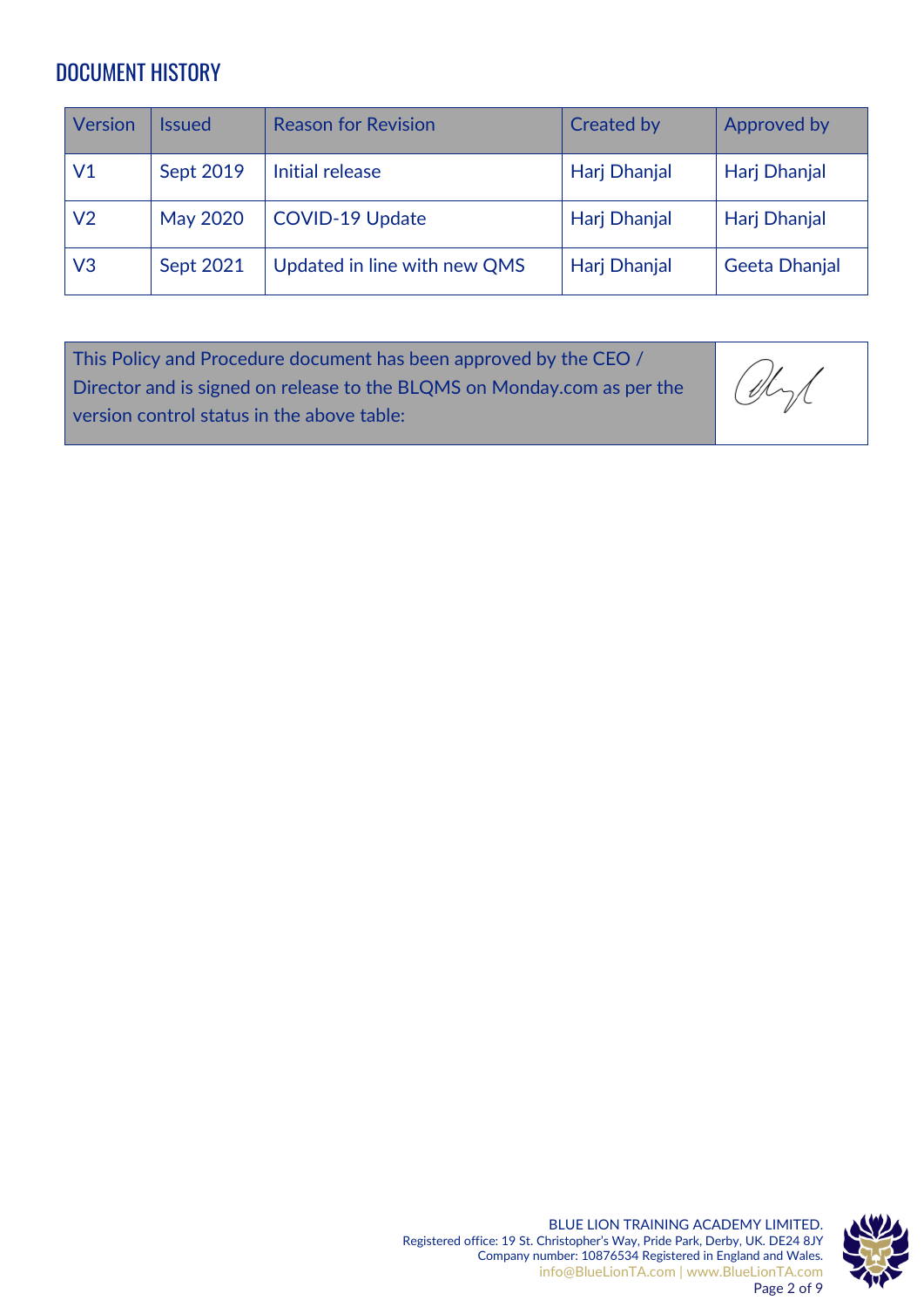## **CONTENTS**

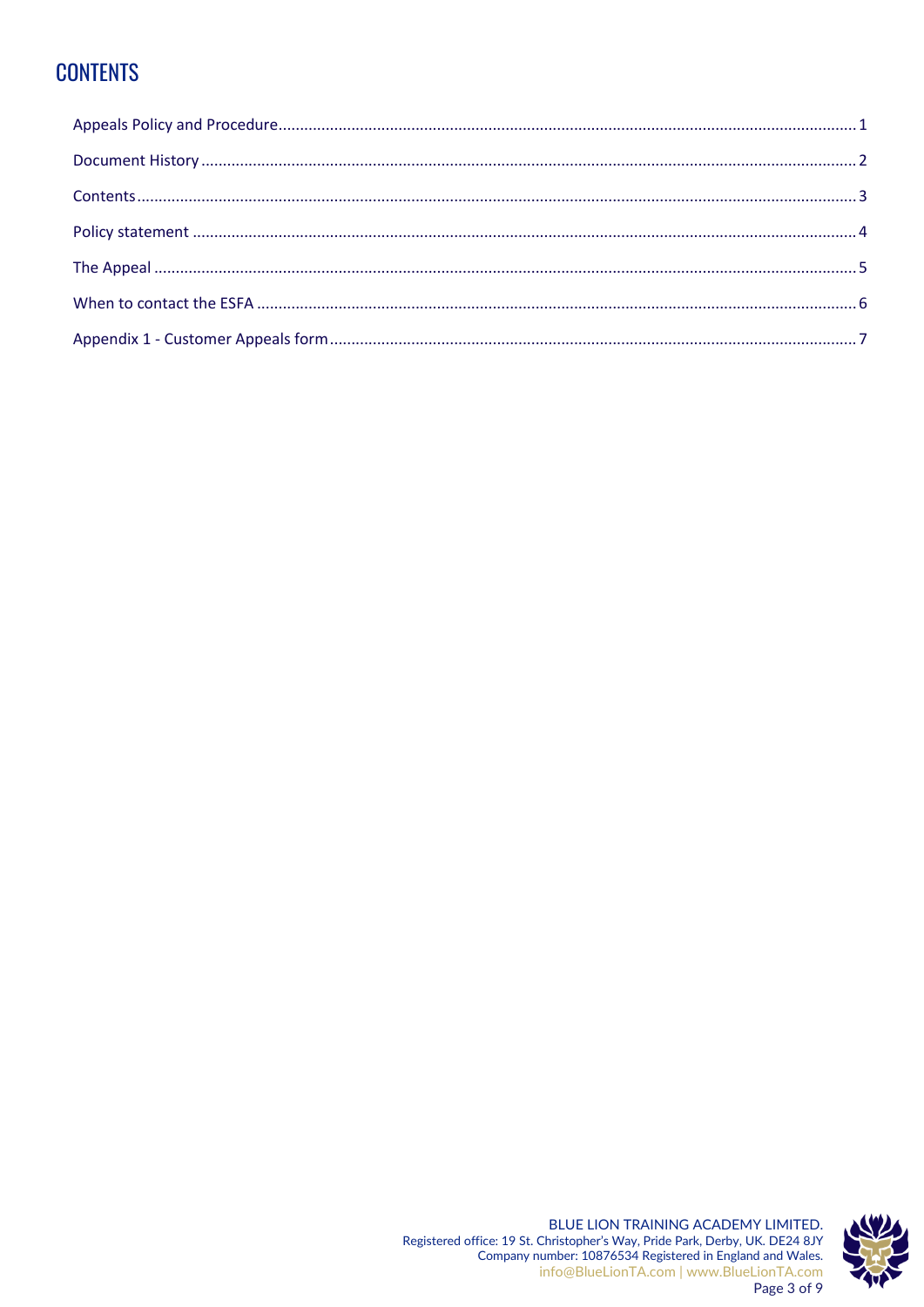# APPEALS POLICY AND PROCEDURE

Blue Lion Training Academy Limited (the 'Organisation') aims to provide defect-free products and services to its customers on time and within budget, we aim to audit our policies and procedures to drive continuous improvement. However, we accept that occasionally things can go wrong.

This Policy describes how staff, learners, employers, service providers, customers and the public may make an appeal to Blue Lion Training Academy if they are dissatisfied with any response from a complaint.

If you encounter a level of service that you feel does not meet your expectations, we would like to hear from you. Equally, if you are pleased with the services offered, or have a suggestion on how we might improve our services, please let us know by contacting us [info@bluelionta.com](mailto:info@bluelionta.com)

### POLICY STATEMENT

Blue Lion Training Academy is committed to providing a high-quality service for our Apprentices and full cost course learners and/or service users and external contacts, in a non-discriminatory way.

It is our policy to take all appeals seriously which have formed part of the complaints policy and procedure and to ensure that they are promptly investigated at an appropriate level. We are also committed, whenever possible, to act to reduce the likelihood of recurrence of similar problems.

We will take extra care ensuring any information identifying complainants is kept secure and confidential, processing information in accordance with our Data Protection Policy. Any records containing sensitive information and/or identifying the complainants for which the appeal is being made for will be kept secure and confidential for the retention period and will then be disposed of in a secure manner.

This Policy sets out rules on how to make an appeal and the process of dealing with any appeals made. The Appeals Policy and Procedure must be read in conjunction with our Complaints Policy and Procedure.

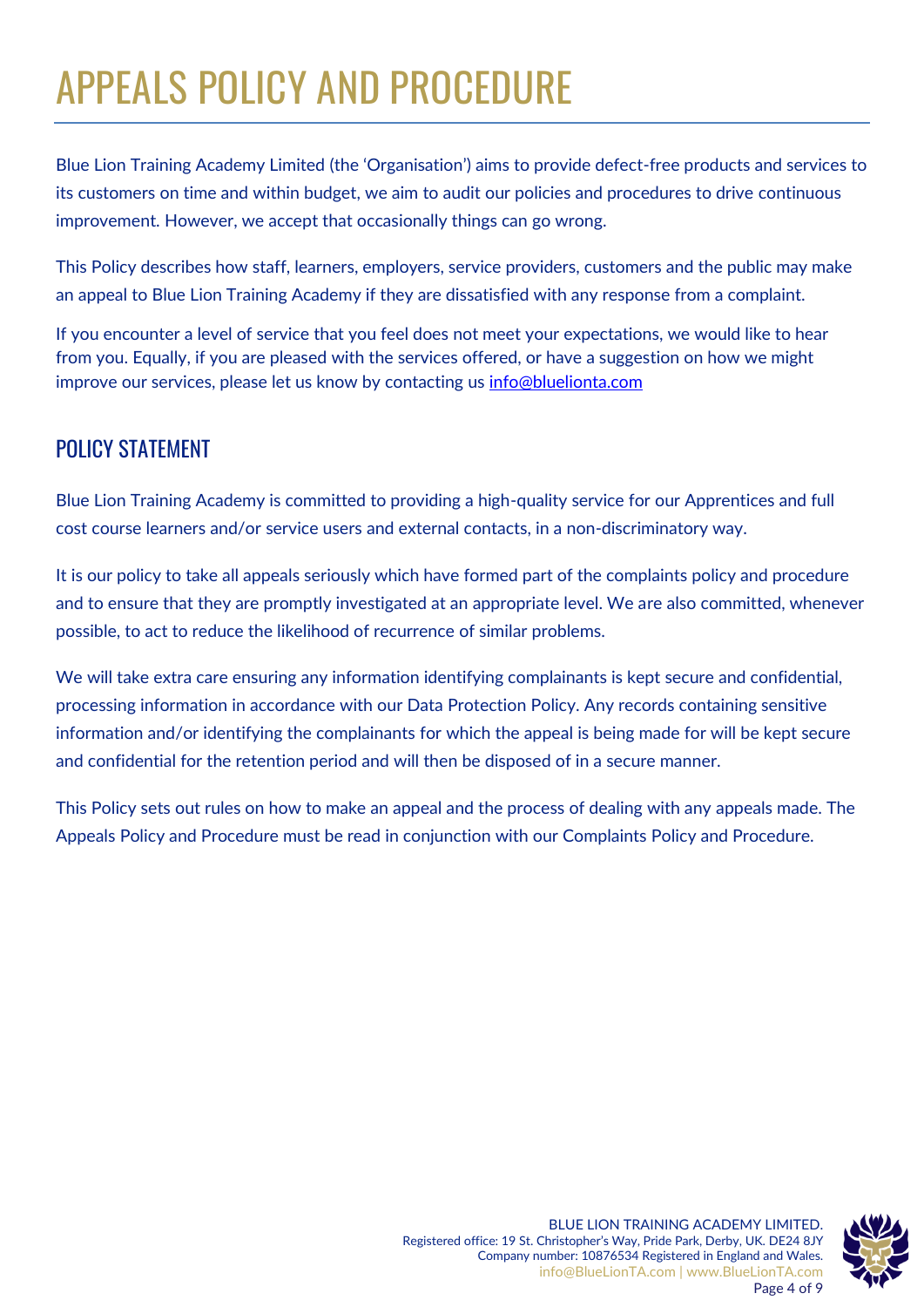# APPEALS PROCEDURE

All appeals must initially be made in writing to the Operations Director & DSL (Geeta Dhanjal via email or by post to [geeta.dhanjal@bluelionta.com](mailto:geeta.dhanjal@bluelionta.com)

Blue Lion Training Academy Limited Geeta Dhanjal 19 St. Christopher's Way, Pride Park, Derby, DE24 8JY

Support can be made available for all those involved in appeals that includes parent, guardian, friend or supporter and help with completing the Written Complaint.

We only accept appeals in writing, by email or letter, except where we are required to make reasonable adjustments. Please let us know if this applies to you, either through a third party or by calling us on 07527179522 and we will arrange for someone to handle your appeal accordingly.

If you have difficulties in providing details in writing or if you are under 18, we will consider that the appeal is made on your behalf by a third party. You will need to confirm that we can communicate with that third party on your behalf. If the appeal is on behalf of more than one person, we will need written permission from everyone.

#### THE APPEAL

If the complainant is unhappy with our decision and they wish to appeal, they should complete the appeals form (Appendix 1) and submit this to the Operations Director within five (5) working days of the date of the decision, saying that they disagree with the decision and giving their reason(s) why and providing any new evidence they seek to rely on.

The complainant will be invited to an appeal meeting, normally within ten (10) working days of Blue Lion Training Academy receiving the appeal form.

The complainant's appeal will be heard by an impartial manager or if necessary, an independent Director who has not been part of the process up until the appeal stage.

The complainant's appeal will either be a review of the grievance decision made or a complete rehearing, at our discretion. After the meeting the complainant will be given a decision, normally within 24 hours. Our decision is final and there is no further right to appeal.

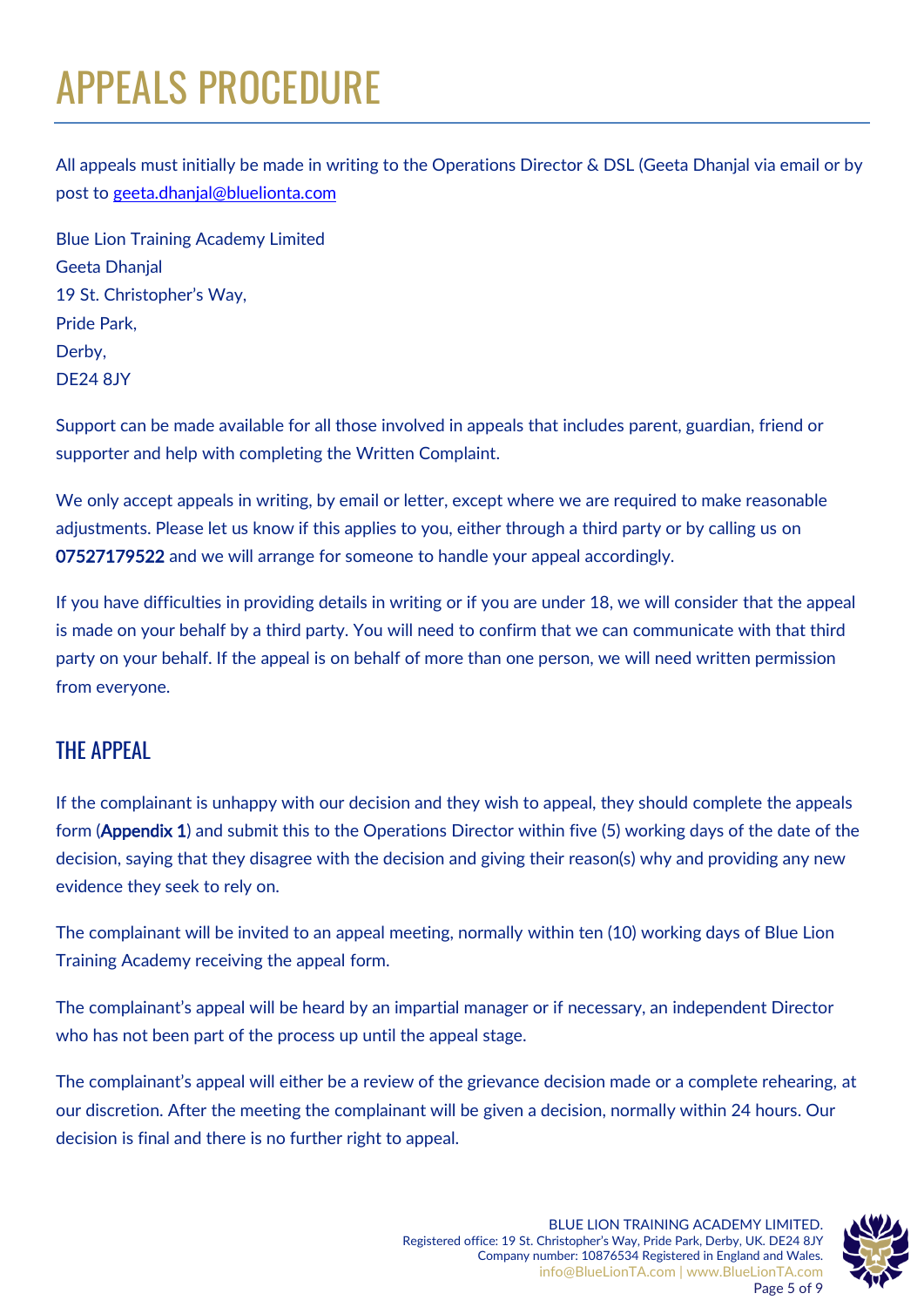If the appeal is linked to external activities such as, EPA, examination tests, results etc, we will signpost you to the appropriate Awarding Bodies who have their own complaints and appeals procedure.

#### WHEN TO CONTACT THE ESFA

Complaints on behalf of learners (apprentices), parents, authorised representatives of the learners and employers should contact ESFA if the appeal decision is not acceptable by the complainant

You should email complaints to [complaints.esfa@education.gov.uk](mailto:complaints.esfa@education.gov.uk) or put them in a letter to:

Customer Service Team, Education and Skills Funding Agency Cheylesmore House Quinton Road **Coventry** CV1 2WT

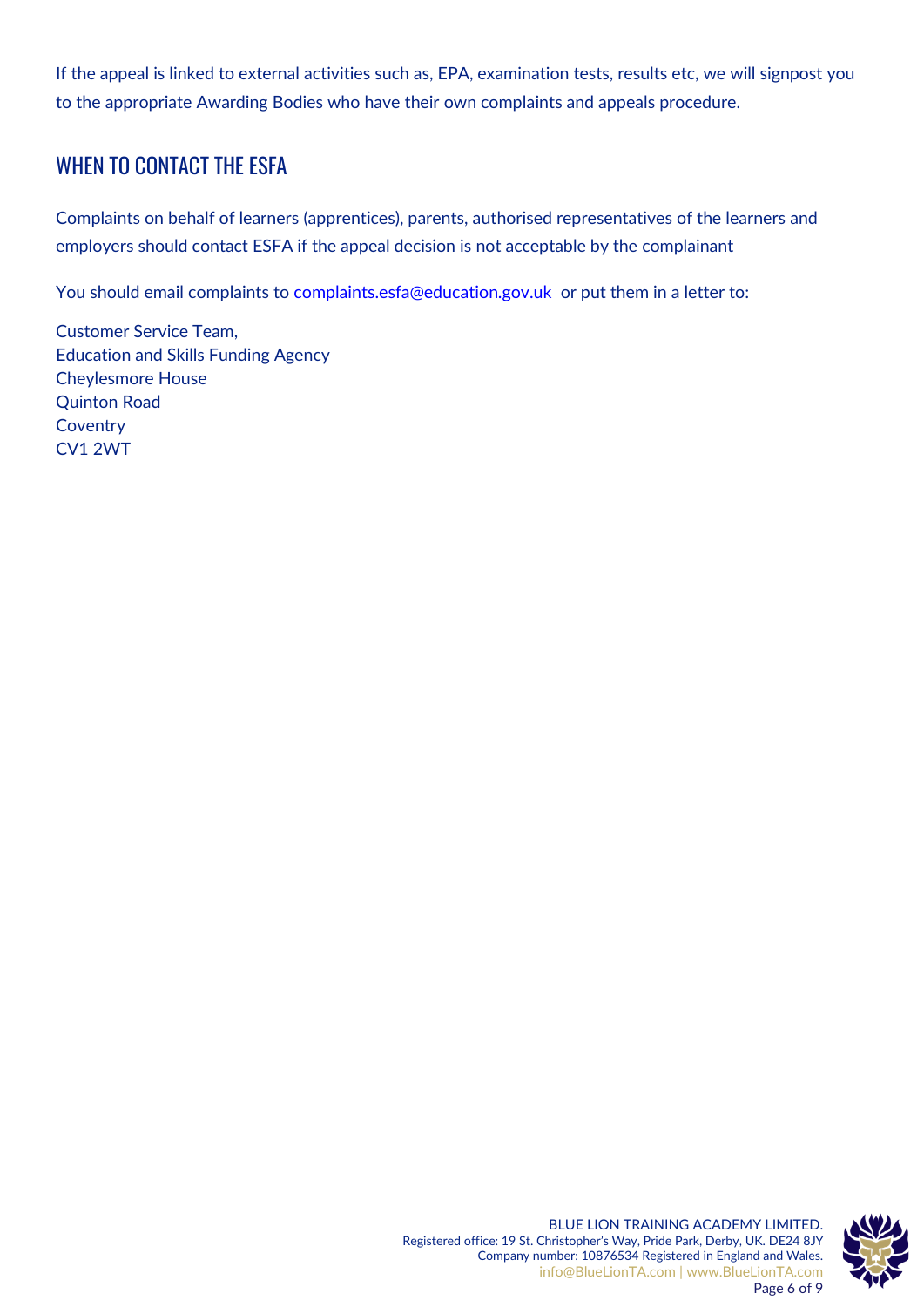### APPENDIX 1 - CUSTOMER APPEALS FORM

To register a formal Appeal, please complete the form with as much detail as possible. Include who was involved, what occurred, times, dates, and evidence.

#### YOUR DETAILS

| <b>Full Name</b>             |                                       |
|------------------------------|---------------------------------------|
| Email                        |                                       |
| Telephone                    |                                       |
| Address                      |                                       |
| Preferred method of contact: | $\Box$ Phone $\Box$ Email $\Box$ Post |
| Phone or Email or Post       |                                       |

#### DETAILS OF APPEAL

| Date of Formal Grievance Meeting                                                                                                                  | (DD/MM/YYYY)                              |  |  |  |
|---------------------------------------------------------------------------------------------------------------------------------------------------|-------------------------------------------|--|--|--|
| Name and Titles of attendees at grievance meeting                                                                                                 |                                           |  |  |  |
|                                                                                                                                                   |                                           |  |  |  |
|                                                                                                                                                   |                                           |  |  |  |
|                                                                                                                                                   |                                           |  |  |  |
|                                                                                                                                                   |                                           |  |  |  |
| Please provide a summary of why you disagree with the complaints outcome below and attach<br>any evidence you wish to be added within this appeal |                                           |  |  |  |
|                                                                                                                                                   |                                           |  |  |  |
|                                                                                                                                                   |                                           |  |  |  |
|                                                                                                                                                   |                                           |  |  |  |
|                                                                                                                                                   |                                           |  |  |  |
| Signature:                                                                                                                                        |                                           |  |  |  |
|                                                                                                                                                   |                                           |  |  |  |
| Date: (DD/MM/YYYY)                                                                                                                                |                                           |  |  |  |
| <b>OFFICE USE ONLY</b>                                                                                                                            |                                           |  |  |  |
|                                                                                                                                                   |                                           |  |  |  |
| Outcome of appeal:                                                                                                                                |                                           |  |  |  |
|                                                                                                                                                   |                                           |  |  |  |
|                                                                                                                                                   |                                           |  |  |  |
| <b>Blue Lion Training Academy Director Name:</b>                                                                                                  |                                           |  |  |  |
|                                                                                                                                                   |                                           |  |  |  |
| Signature:                                                                                                                                        |                                           |  |  |  |
| Date: (DD/MM/YYYY)                                                                                                                                |                                           |  |  |  |
|                                                                                                                                                   |                                           |  |  |  |
|                                                                                                                                                   | <b>RULE LION TRAINING ACADEMY LIMITED</b> |  |  |  |

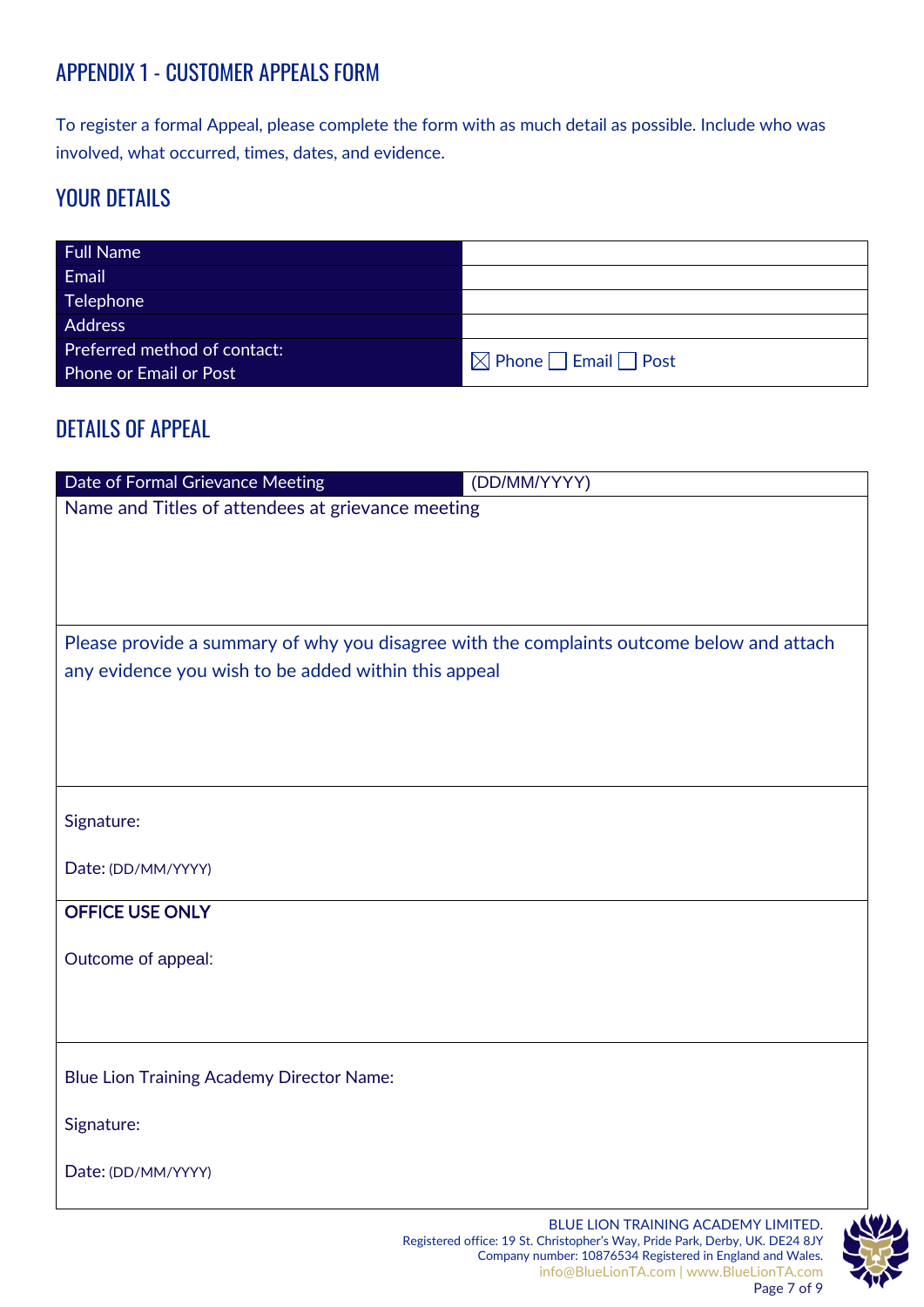#### Confirmation from Complainant

Decision: Tick one box only

Accepted Rejected

Signed:

Date: (DD/MM/YYYY)

All complaints & appeals will be treated in the strictest of confidence, as private and confidential.

Please print, complete, sign and scan your completed form and email to [geeta.dhanjal@bluelionta.com](mailto:geeta.dhanjal@bluelionta.com) or by post: Blue Lion Training Academy, 19 St. Christopher's Way, Pride Park, Derby, DE24 8JY